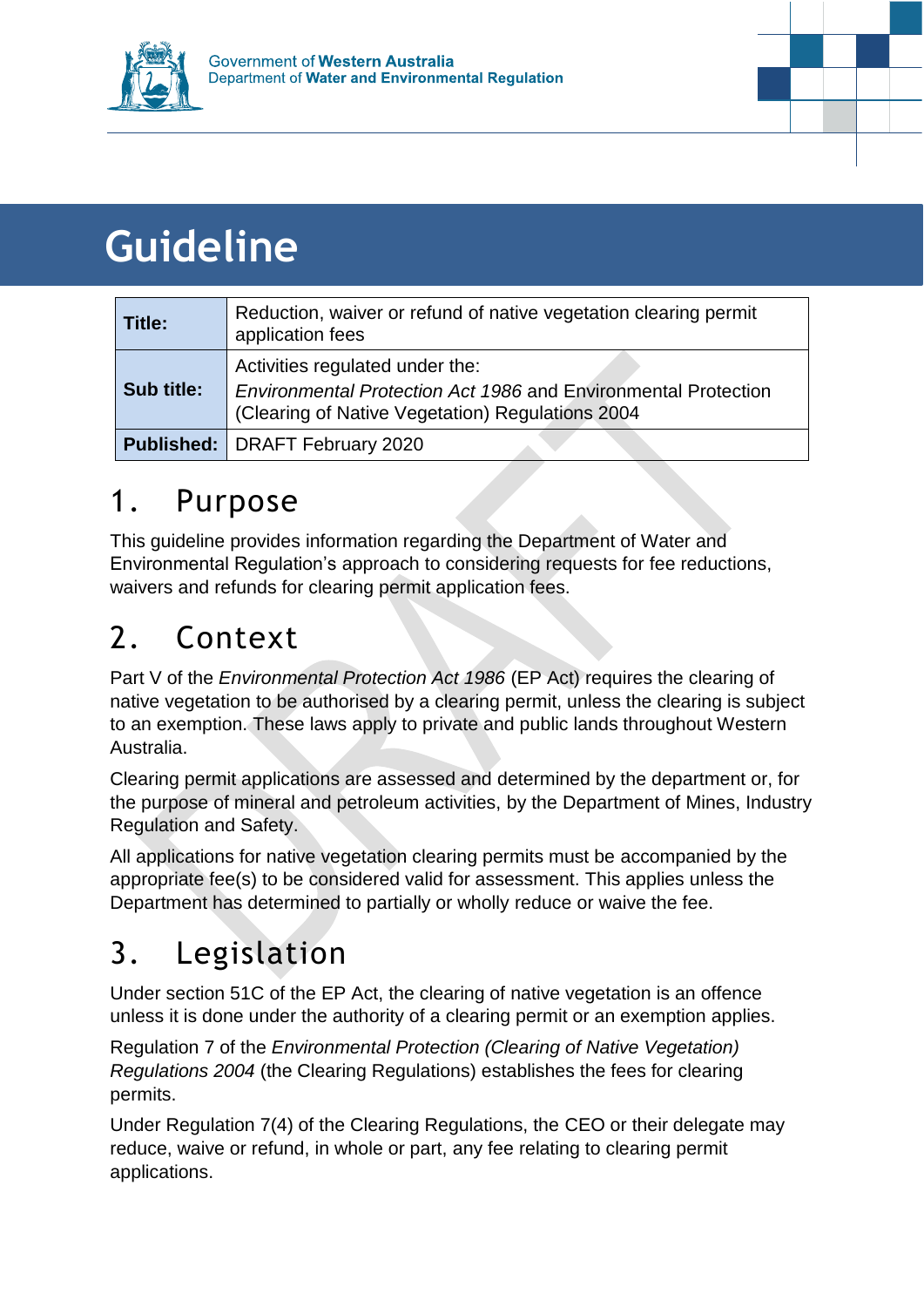#### 4. Fee refunds

An application for a clearing permit can be withdrawn at any time during the assessment process. A withdrawal request must be made in writing.

A refund will only be available in cases where the application is withdrawn prior to it being formally accepted (in writing) by the department.

#### 4.1 Refund amount

Where the application is withdrawn prior to the department completing validation and formally accepting the clearing permit application, a full refund will be available to the applicant. Further information on the stages of assessment for clearing permit applications is provided within the department's *Procedure: Native vegetation clearing permits*.

Clearing permit application fees recover only a portion of the department's costs incurred through the processing and assessment of the application. The department will generally not refund any fee after the application has been validated and accepted, as substantial costs have been incurred by this stage in the process.

### 5. Fee reductions or waivers

The CEO retains the discretion to consider specific circumstances for fee reductions, waivers and refunds for clearing permit application fees under regulation 7(4) of the Clearing Regulations. The reduction or waiving of a clearing permit application fee does not grant an exemption from the other requirements of a clearing permit.

Examples of where a fee waiver or reduction may be considered include:

- where the applicant demonstrates that they are experiencing extreme financial hardship
- an application to clear a dangerous tree in an environmentally sensitive area
- where the department decides to assess clearing applied for through a works approval or licence application as a standalone clearing permit
- where the requirement for a permit application is a direct result of an administrative error by the department.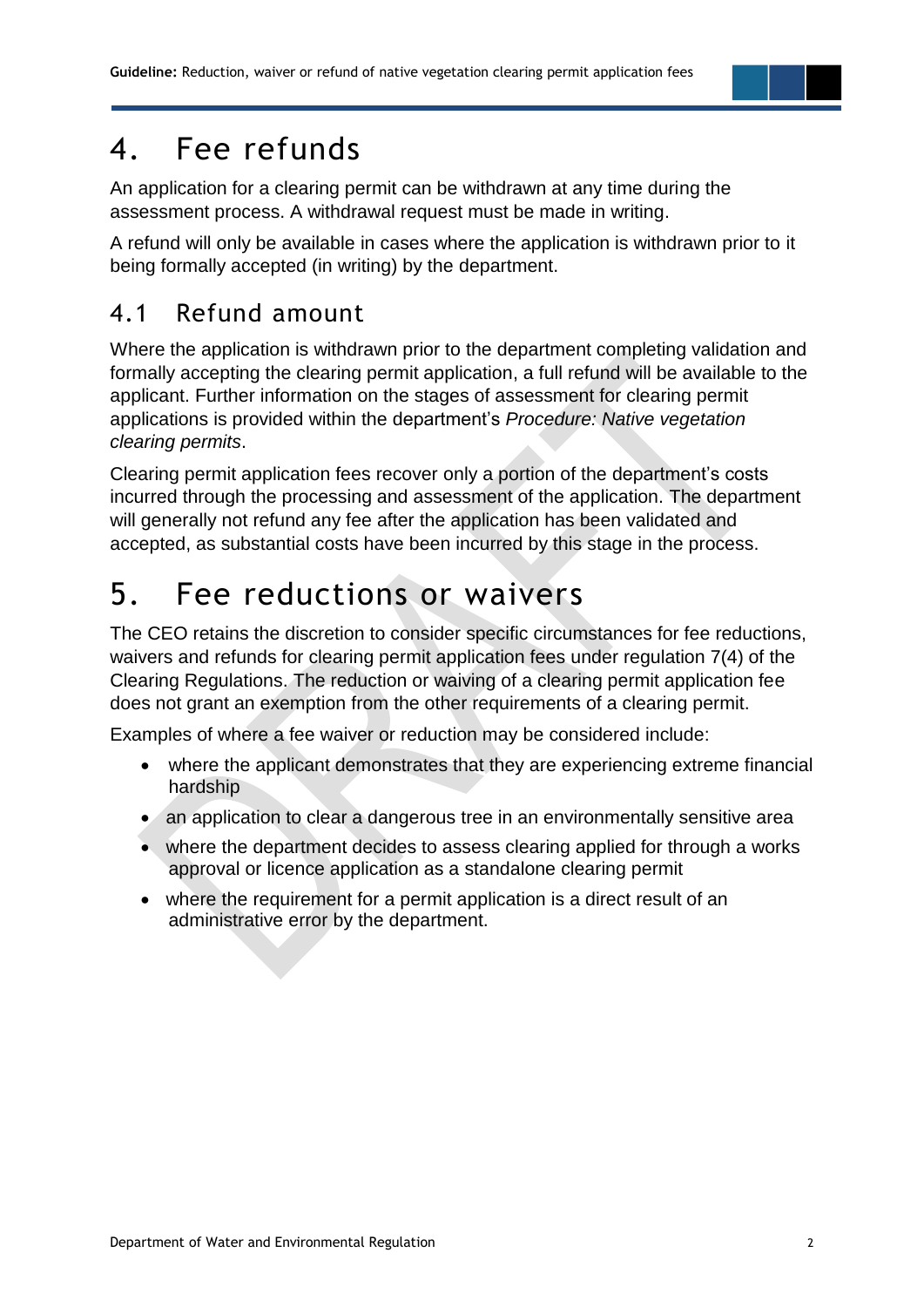#### Document implementation

This guideline comes into effect on the day it is published.

Fee refunds, waivers and reductions will only be considered on request by the applicant. Requests for fee refunds, waivers or reductions must be made in writing and specify the details and justification for the request. Requests must be submitted to the email address below which is relevant to the department to which the clearing permit application has been submitted:

The Department of Water and Environmental Regulation: [info@dwer.wa.gov.au](mailto:info@dwer.wa.gov.au)

The Department of Mines, Industry Regulation and Safety: [nvab@dmirs.wa.gov.au](mailto:nvab@dmirs.wa.gov.au)

### Related documents

| Non department documents   |                                                                                            |  |  |
|----------------------------|--------------------------------------------------------------------------------------------|--|--|
| <b>Author</b>              | Title                                                                                      |  |  |
| <b>WA State Parliament</b> | <b>Environmental Protection Act 1986</b>                                                   |  |  |
| <b>WA State Parliament</b> | <b>Environmental Protection (Clearing of Native Vegetation)</b><br><b>Regulations 2004</b> |  |  |

| <b>Department documents</b>            |                                                                             |  |  |
|----------------------------------------|-----------------------------------------------------------------------------|--|--|
| Author                                 | Title                                                                       |  |  |
| <b>Native Vegetation</b><br>Regulation | A guide to the exemptions and regulations for clearing<br>native vegetation |  |  |
| <b>Native Vegetation</b><br>Regulation | Procedure: Native vegetation clearing permits                               |  |  |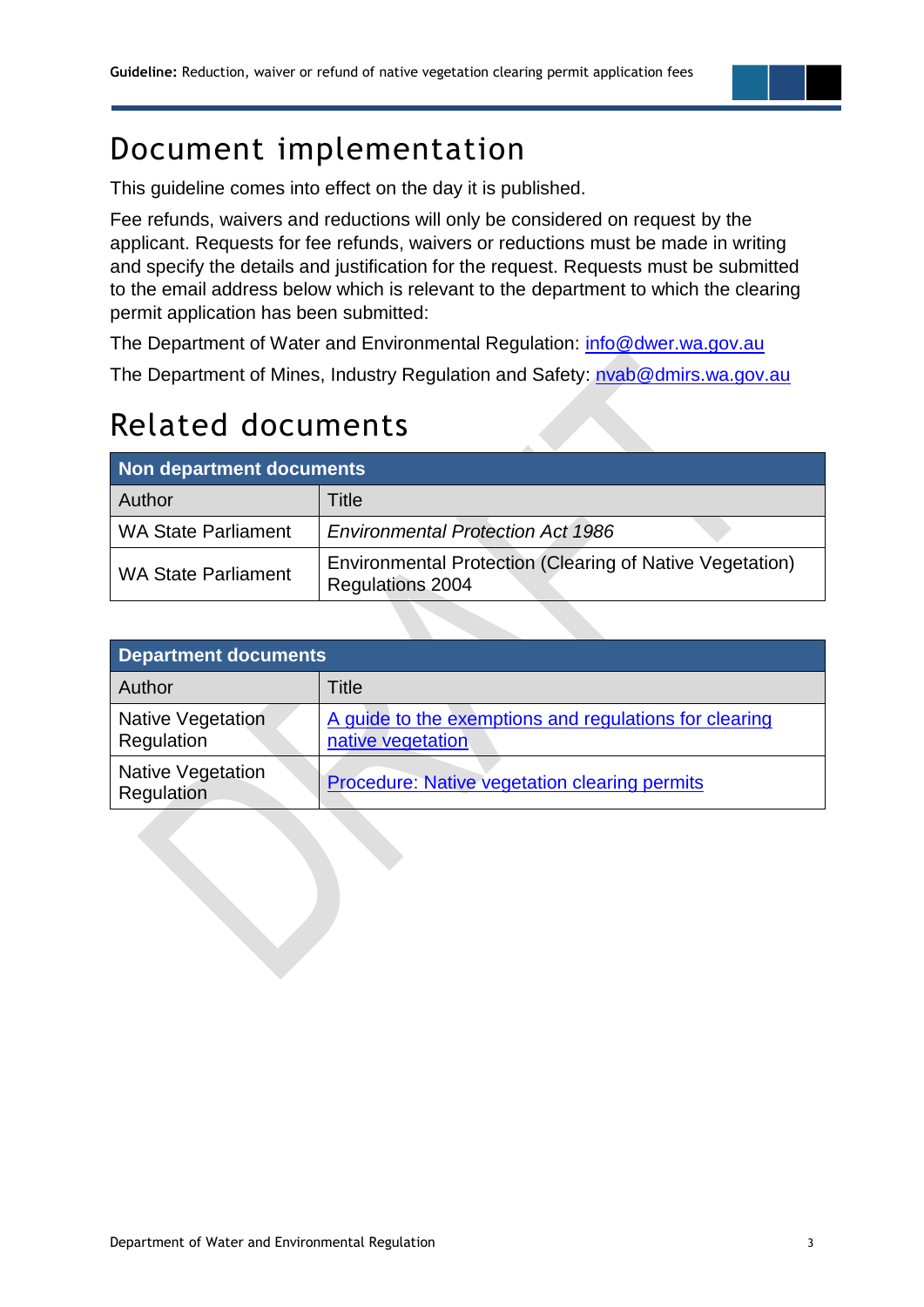# Glossary

| <b>Term</b>           | <b>Definition</b>                                                                                                                                                                                                                                                                                                                                                                                                                                                                                                                                                             |
|-----------------------|-------------------------------------------------------------------------------------------------------------------------------------------------------------------------------------------------------------------------------------------------------------------------------------------------------------------------------------------------------------------------------------------------------------------------------------------------------------------------------------------------------------------------------------------------------------------------------|
| <b>CEO</b>            | Chief Executive Officer of the department that<br>administers Part V Division 2 of the EP Act.                                                                                                                                                                                                                                                                                                                                                                                                                                                                                |
| <b>Clearing</b>       | means<br>(a) the killing or destruction of;<br>(b) the removal of;<br>(c) the severing or ringbarking of trunks or stems<br>of; or<br>(d) the doing of any other substantial damage to,<br>some or all of the native vegetation in an area;<br>and includes the draining or flooding of land, the<br>burning of vegetation, the grazing of stock, or any<br>other act or activity that causes<br>(e) the killing or destruction of;<br>(f) the severing of trunks or stems of; or<br>(g) any other substantial damage to, some or all of<br>the native vegetation in the area |
| Licence               | A licence granted and in force under Part V Division 3<br>of the EP Act                                                                                                                                                                                                                                                                                                                                                                                                                                                                                                       |
| <b>Permit</b>         | A clearing permit issued under Part V Division 2 of<br>the EP Act                                                                                                                                                                                                                                                                                                                                                                                                                                                                                                             |
| <b>Works approval</b> | A works approval granted and in force under Part V<br>Division 3 of the EP Act                                                                                                                                                                                                                                                                                                                                                                                                                                                                                                |